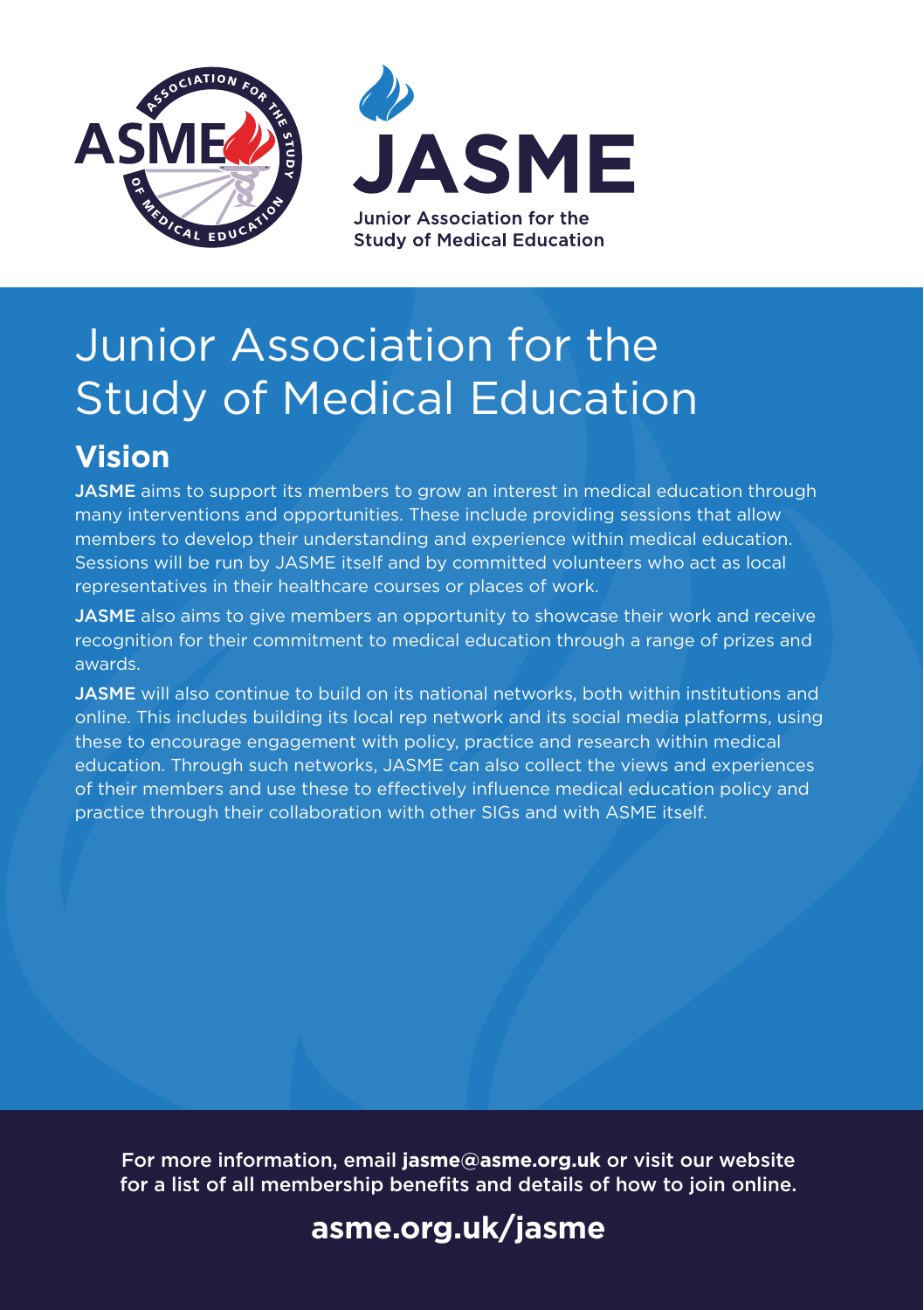### **History**

ASME have been working to promote medical education amongst students and junior healthcare professionals since 2009. This has involved different forms, however in recent years JASME have been developing a significant social media presence and now have engagement with members and others interested in medical education through Facebook, Twitter, Instagram and YouTube. JASME has also been increasing its representation at universities around the UK, with a local representative network which aims to have student representatives at every medical school in the country. JASME have also expanded the range of awards they offer to meet the changing exposure to medical education amongst students and early career professionals.

### **Membership Fees**

We are delighted to be able to offer JASME membership at a reduced rate of £15 per annum for students studying at Universities who are institutional members of ASME\*, a reduction of over 50% on the current standard JASME/Undergraduate membership fee. In addition to this, recognising that this amount can be challenging for some students whom we wish to support, we will also provide free membership to students from a Widening Participation background whilst they are in full time study. \*

- \* Terms & Conditions
- $\bullet$  Students must be studying full time at a member institution.
- Reduced rates will cease on graduation
- $\bullet$  Students wishing to apply for free membership must provide a letter from their institution confirming their WP status or that they are in significant financial hardship to qualify
- $\bullet$  Membership is for online only access to our journals Medical Education and The Clinical Teacher

To find out more about **JASME** please email **jasme@asme.org.uk**  [@jasme\\_uk](https://twitter.com/jasme_uk?lang=en) **[asme.org.uk/jasme](www.asme.org.uk/jasme)**